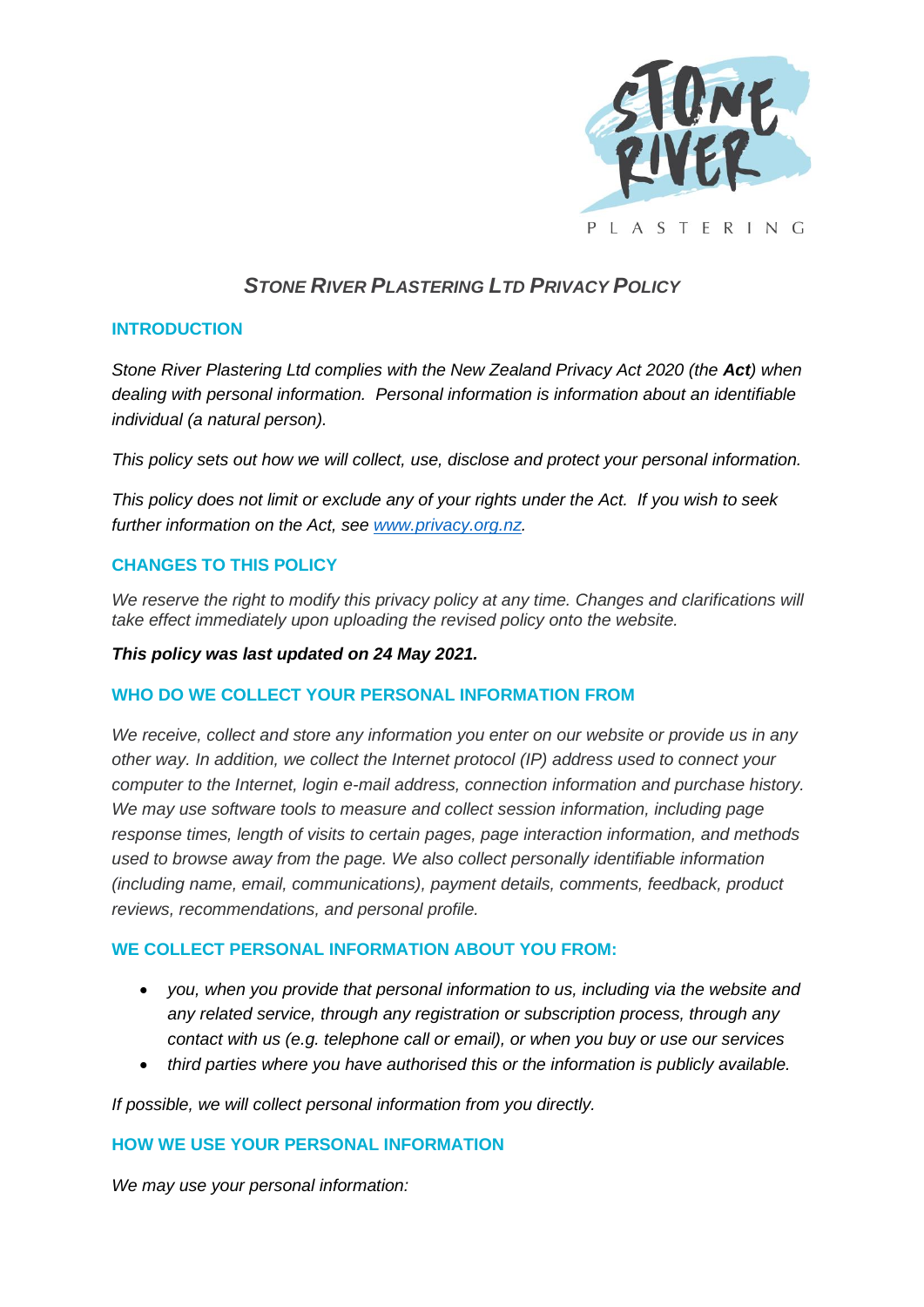- *to verify your identity*
- *to provide services and products to you*
- *to market our services and products to you, including contacting you electronically (e.g. by text or email for this purpose)*
- *to improve the services and products that we provide to you*
- *to bill you and to collect money that you owe us, including authorising and processing credit card transactions*
- *to respond to communications from you, including a complaint*
- *to conduct research and statistical analysis (on an anonymised basis)*
- *to protect and/or enforce our legal rights and interests, including defending any claim*
- *for any other purpose authorised by you or the Act.*

*When you conduct a transaction on our website, as part of the process, we collect personal information you give us such as your name, address and email address. Your personal information will be used for the specific reasons stated above only.*

## **DISCLOSING YOUR PERSONAL INFORMATION**

*We may disclose your personal information to:* 

- *another company within our group*
- *any business that supports our services and products, including any person that hosts or maintains any underlying IT system or data centre that we use to provide the website or other services and products*
- *a credit reference agency for the purpose of credit checking you*
- *other third parties (for anonymised statistical information)*
- *a person who can require us to supply your personal information (e.g. a regulatory authority)*
- *any other person authorised by the Act or another law (e.g. a law enforcement agency)*
- *any other person authorised by you.*

# **PROTECTING YOUR PERSONAL INFORMATION**

*We will take reasonable steps to keep your personal information safe from loss, unauthorised activity, or other misuse.*

*We use 2 step authentications on the cloud-based accounting software that Stone River Plastering Ltd utilises.*

*Our website is hosted on the Wix.com platform. Wix.com provides us with the online platform that allows us to sell our products and services to you. Your data may be stored through Wix.com's data storage, databases and the general Wix.com applications. They store your data on secure servers behind a firewall.*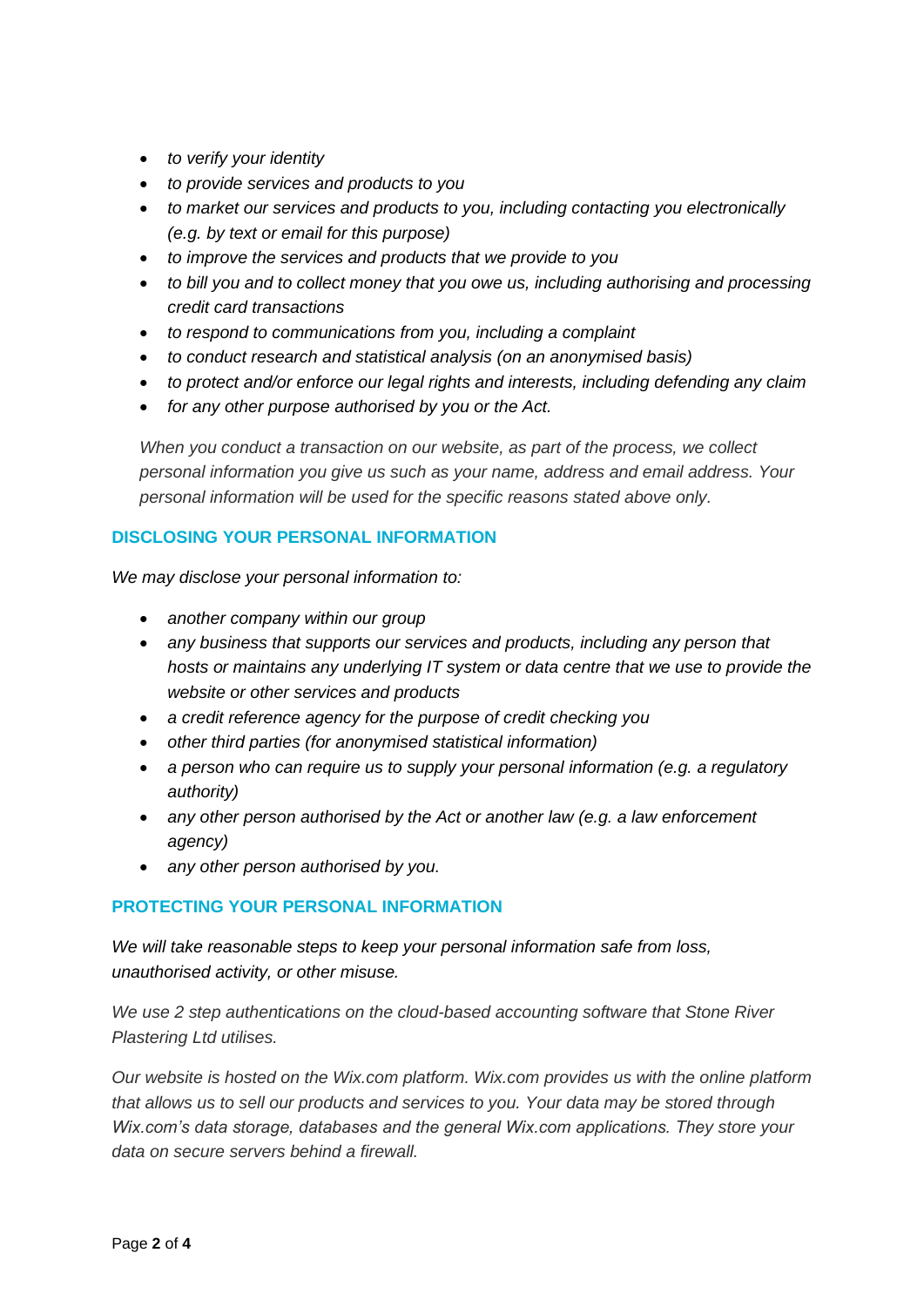## **ACCESSING AND CORRECTING YOUR PERSONAL INFORMATION**

*Subject to certain grounds for refusal set out in the Act, you have the right to access your readily retrievable personal information that we hold and to request a correction to your personal information. Before you exercise this right, we will need evidence to confirm that you are the individual to whom the personal information relates.*

*In respect of a request for correction, if we think the correction is reasonable and we are reasonably able to change the personal information, we will make the correction. If we do not make the correction, we will take reasonable steps to note on the personal information that you requested the correction.*

*If you want to exercise either of the above rights, email us at info@stoneriverplastering.nz. Your email should provide evidence of who you are and set out the details of your request (e.g. the personal information, or the correction, that you are requesting).*

*We may charge you our reasonable costs of providing to you copies of your personal information or correcting that information.*

#### **INTERNET USE**

*While we take reasonable steps to maintain secure internet connections, if you provide us with personal information over the internet, the provision of that information is at your own risk.*

*If you post your personal information on the website's message board, you acknowledge and agree that the information you post is publicly available.*

*If you follow a link on our website to another site, the owner of that site will have its own privacy policy relating to your personal information. We suggest you review that site's privacy policy before you provide personal information.*

#### **COOKIES**

*We use cookies to monitor your use of the website. You may disable cookies by changing the settings on your browser, although this may mean that you cannot use all of the features of the website.* 

*Please note: Third-party services, such as Google Analytics or other applications offered through the Wix App Market, place cookies or utilise other tracking technologies through Wix´s services and may have their own policies regarding how they collect and store information. As these are external services, such practices are not covered by our Privacy Policy*

*[Click here](https://www.allaboutcookies.org/) to be able to see what cookies are used and how to manage them properly.*

*The following links explain how to access cookie settings in various browsers:*